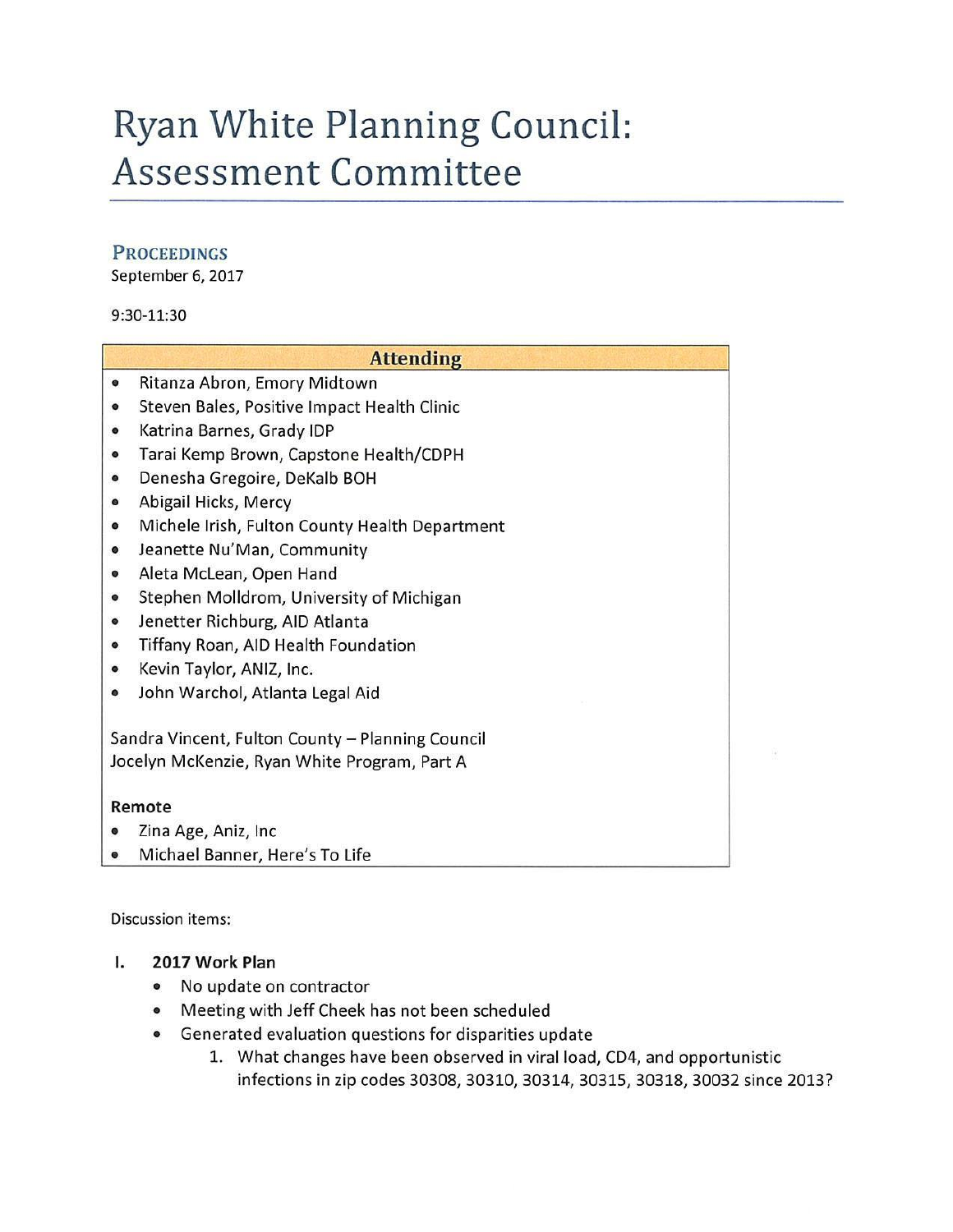- 2. What actions have been taken by HIV providers since 2013 to increase access to HIV care in targeted zip codes?
- 3. Have any collaborations/partnerships been established with FQHCs?
- 4. What zip codes are being served by mobile units?
- 5. What is the demographic profile of individuals living with HIV/AIDS in the Atlanta EMA with:
	- Viral loads higher than 55,0001
	- CD4 counts less than 200
	- Higher than average opportunistic infections?
- 6. What is the geographic location of individuals presenting with the conditions listed above?
- 7. What factors in those locations impact access to health care and related support services?
- 8. What recommendations from 2013 have been implemented?
- 9. What is the current status of the female population in 30315?
	- Data Sources
		- o Georgia department of Public Health recipient's office will coordinate a request of state's information (Pascal Whortley?)
			- CAREWare; also transportation data
			- Integrated plan
			- Providers can also provide transportation data
			- Recipient office application narratives
			- Fulton County Board of Health and Mercy Care mobile clinic information

#### II. **Committee Tasks**

- Jeanette schedule meeting with Jeff Cheek
- Members review Integrated Plan, Sections I.C, D, E
- Jocelyn McKenzie will send copy of plan; also accessible on Fulton County website

#### III. Schedule and Plan Next Meeting

Wednesday, October 4, 2017 9:30-11:30 Atlanta Legal Aid, First Floor

#### Agenda

- Review findings from review of Integrated Plan
- Report on meeting with Jeff Cheek
- Data request response
- Contractor update